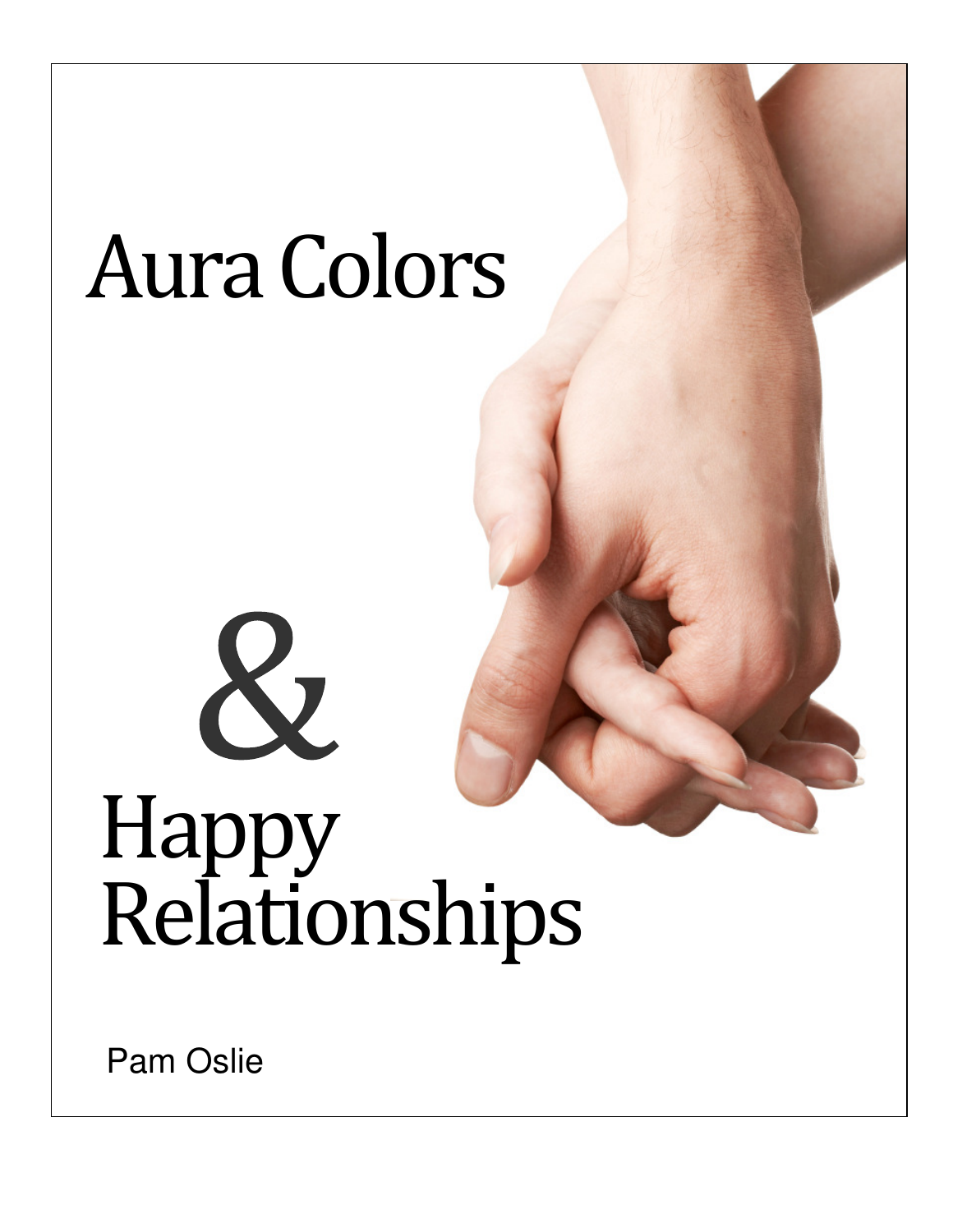### Introduction

This is Pam Oslie, founder of LoveColors & AuraColors.com. I thought it would be fun to share some insights on love and relationships – whether you're single or in a great relationship. Here are some short descriptions of what the different aura color personalities need to have happy and fulfilling relationships. (Hopefully you know your aura colors. If you don't, you can go to www.LoveColors.com or www.AuraColors.com and quickly take the quiz.)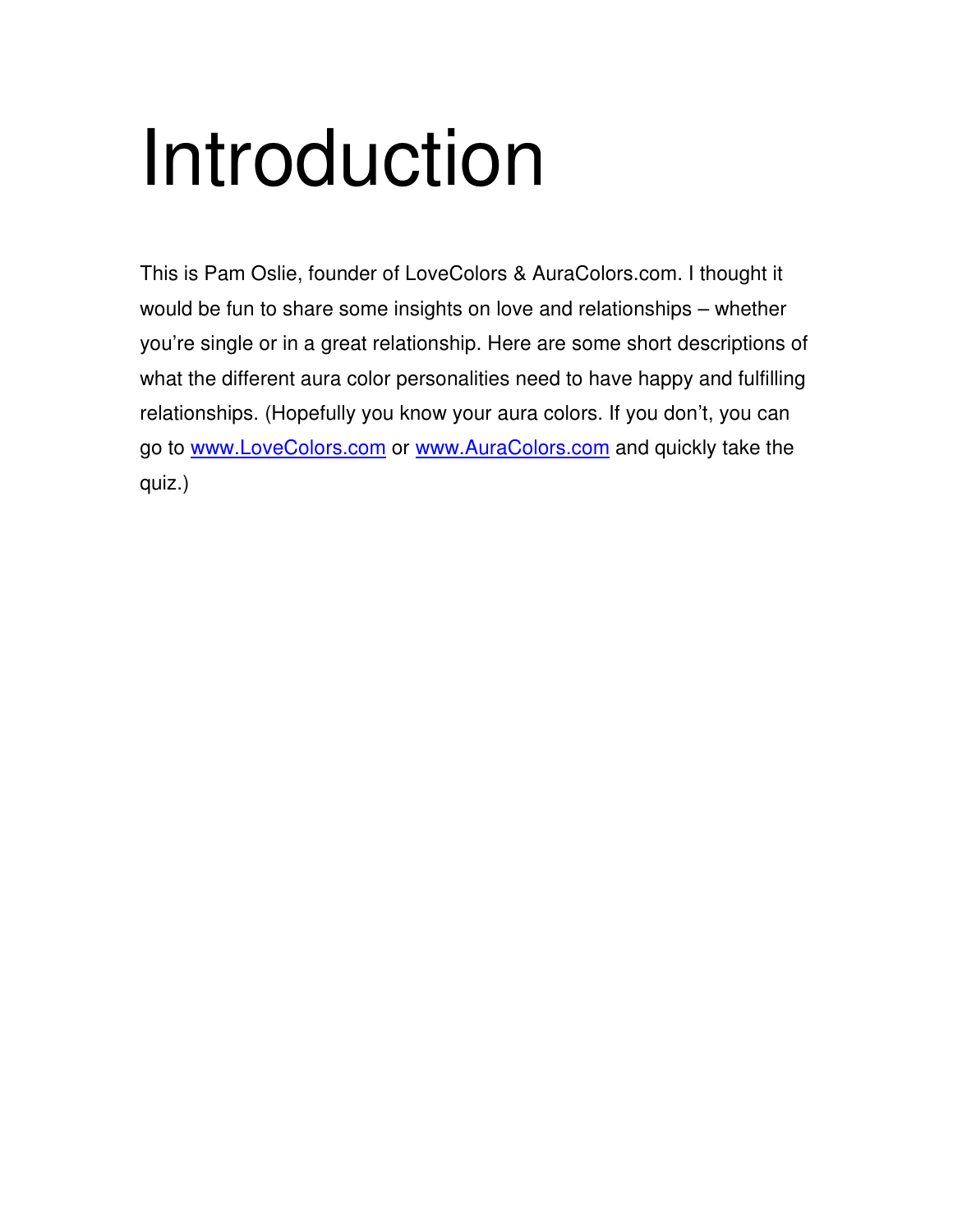### Colors

**Reds**: Anyone who is going to spend quality time with Reds will need to be healthy and in great physical shape. Most Reds enjoy strenuous, robust activities. They prefer partners who have strength, stamina, and vitality. There are the traditional, hardworking, salt-of-the-earth Reds, as well as the zesty, hot-blooded, physically passionate lovers. The strong-willed Reds are happiest with partners who are highly physical, independent, trustworthy, and self-sufficient, with a strong sense of self-worth.

**Oranges**: Orange personalities are risk-taking daredevils who need the adrenaline rush of thrilling physical adventures. Oranges are not homebodies. So in order to have a compatible relationship with an Orange, you will have to be brave enough to accompany them on their adventures, or learn to be independent and self-reliant and not be bothered by your partner's excursions without you. Oranges prefer partners who are autonomous, efficient, highly intelligent, unconventional, adventurous, and physically stimulating.

**Magentas**: If you're going to be in relationship with a Magenta, you'll need to understand that these outlandish characters are the nonconformists and eccentric personalities of the aura colors. Healthy Magentas are outrageous, fun loving, free spirited, and spontaneous. Magentas appreciate partners who can be zany and impulsive and able to tolerate, even enjoy, the Magenta's bizarre and shocking behavior. The more spontaneous and outrageous you are, the better. Magentas can become bored quickly if things become too predictable. They also don't like relationships that get too serious or demanding. To them, being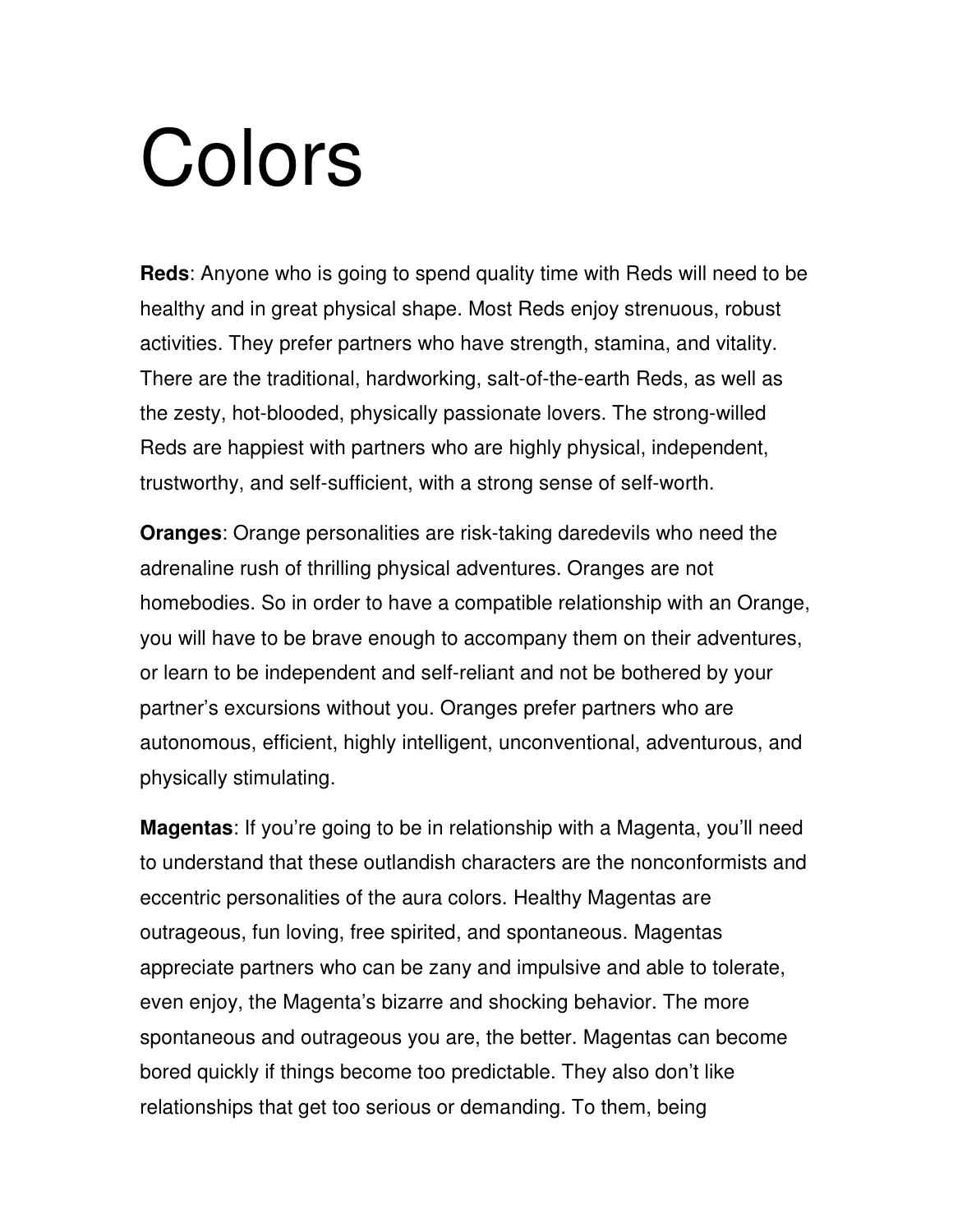emotionally responsible for anyone is confining. So partners need to be independent, wild, fun, creative, and free.

**Yellows**: The fun-loving Yellows need playmates. These big kids at heart need to laugh and enjoy life with their partner as their best friend. They love to make people happy, so they need partners who give them positive feedback, not constant criticism of their childlike and youthful behavior. If they get the impression that they are perpetually disappointing their partner, they will lose their natural enthusiasm and eventually give up trying to please their partner. They enjoy partners who are playful, happy, spontaneous, curious, optimistic, physically active and healthy, and content with the simple things in life.

**Tans**: These practical and down-to-earth personalities value long-term commitment. They need partners they can count on to be logical, devoted, and reliable. They prefer mates who can be content with and even appreciate a basic and secure lifestyle – not those who need extravagance or an outrageous and adventurous life. Tans usually are the ones who faithfully stay in marriages and jobs their entire lives. They work steadily and earn a reliable income so they can have a secure home environment, a healthy pension, and safe retirement plan. This way they can provide for their family and live comfortably for the rest of their lives. Tans are not risk takers or gamblers; they prefer partners who will share in a safe, sensible, and long-term committed partnership.

**Greens**: These movers and shakers are intelligent and ambitious with a strong, commanding presence. Greens want to live a well-respected and quality lifestyle. These driven, often workaholic Greens may not be at home much, however, so they prefer partners who are independent and self-reliant. Greens need to be able to respect and feel intellectually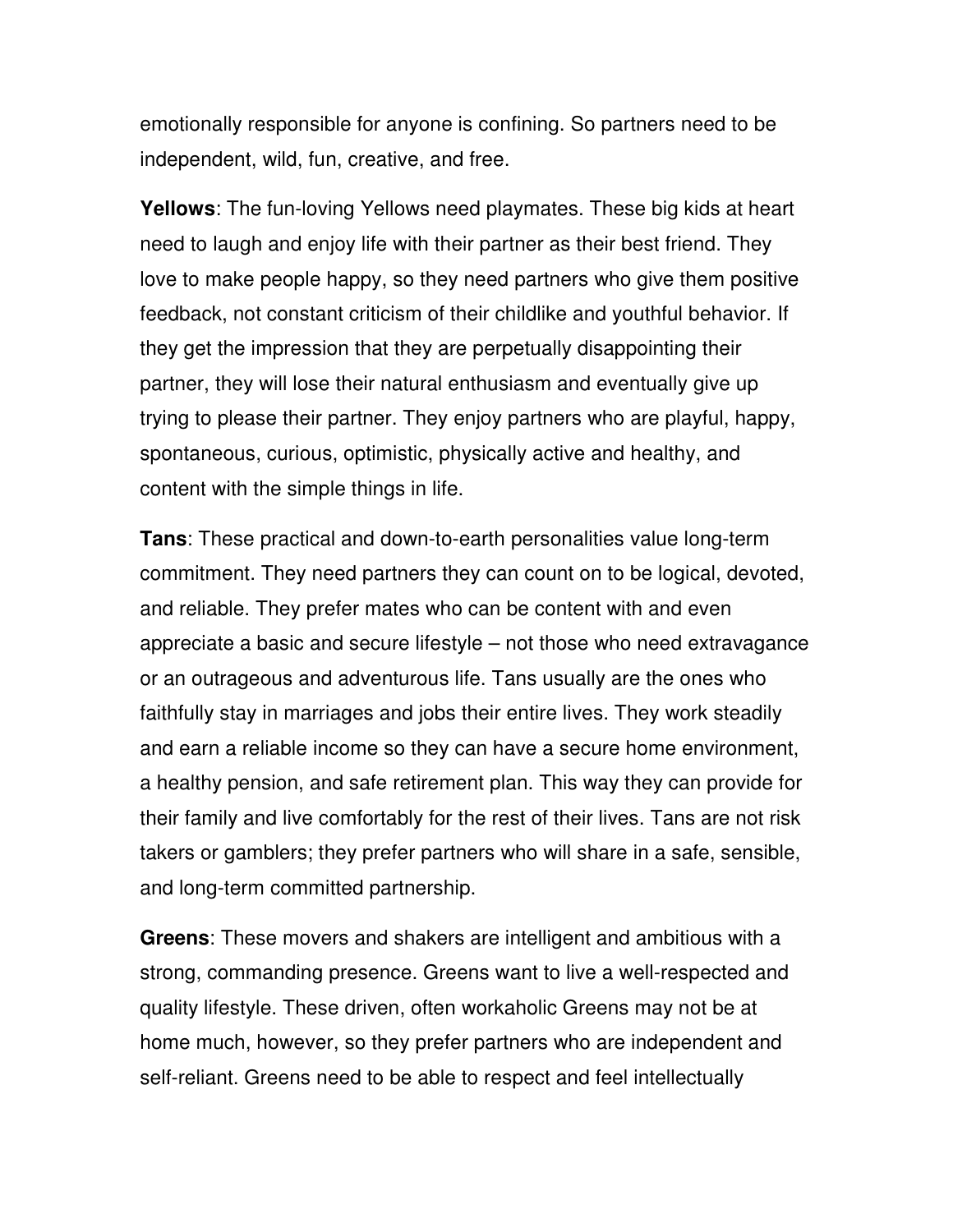stimulated by their mates. They also require a high level of honor and integrity from their partners. They are willing to share their hard-earned fortune with appreciative partners. Greens are risk takers and gamblers, so they need support and encouragement from their mates, not someone who will prevent them from accomplishing their goals. Their partners must respect them, their money, their plans and ideas, and their dedication to their work.

**Blues**: Blues are among the most nurturing and devoted partners. They live for love. One of their greatest joys and sources of fulfillment is knowing that they are in a loving, committed, and monogamous relationship. When Blues fall in love, there is nothing they will not do to keep their relationship together. What Blues needs from their life partner is love, monogamy, loyalty, faithfulness, emotional connection, mutual trust, and long-term commitment. Blues are often highly emotional beings so they need partners who are compassionate, kind, and understanding. Emotional intimacy is much more important to Blues than physical intimacy. They desire a strong emotional and supportive bond with their partner and a harmonious, spiritual, and love-filled home – and for it all to last forever.

**Violets**: Violets usually have strong, dynamic personalities. They are natural visionary leaders who often use their passion and vision to inspire others. They typically radiate a tremendous charisma and sexual chemistry. Violets need to live remarkable lives so they need partners who can soar with them – those who can encourage and motivate them to reach their highest potential. To feel fulfilled, Violets need companions who are their equals, inspirational partners who share their visions. If they marry people who are weak, fearful, resistant, or uninspiring, Violets can become bored, unfulfilled, and eventually emotionally disconnected. They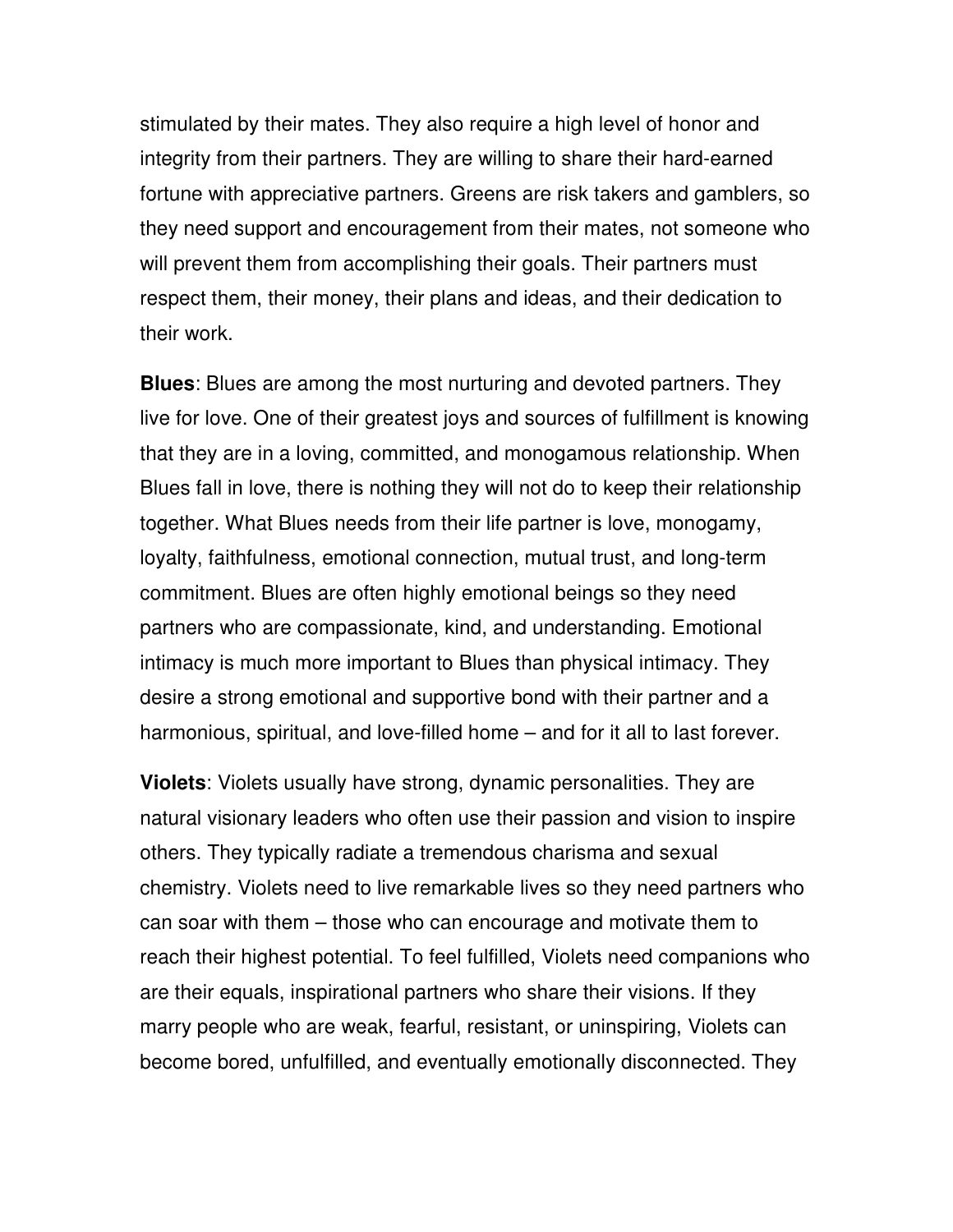must experience excitement, growth, expansion, inspiration, and passion in their relationships.

**Indigos**: Indigos are intelligent, sensitive, spiritual, and extremely intuitive; most of them are actually psychic. Indigos can also be also extremely honest, aware, independent, fearless, and strong willed. Most exhibit a wisdom that is beyond their physical years. Indigos are ushering in a new way of thinking, a new consciousness, so they need partners who understand this and are willing to live with higher principles, those who have also developed higher spiritual awareness. Indigos need partners who are authentic, caring, wise, honest, and supportive. They want to completely bond with their partners, to be able to trust them with their deepest secrets, and to explore magnificent spiritual ideals together. It usually doesn't matter to Indigos whether this person is male or female, homosexual, heterosexual, bisexual, asexual, a different nationality, or a different color. They relate to people's inner essence rather than their outer form – they want to bond soul to soul. Their partner needs to be able to understand, accept, and live at that same level.

**Lavenders**: If you're going to be in a relationship with Lavenders, this is what you may want to know. Lavenders are lovely, sensitive, whimsical creatures. They are innocent and childlike, wonderful explorers of the imagination. Daydreaming is one of their greatest pleasures. Lavenders are gentle free spirits who are not happy following rules. These fragile beings need partners who are willing to provide a beautiful, stress-free environment for them, rather than insist they become anything other than the gentle souls they are. Lavenders are happiest when they have partners who are willing to handle all the financial matters and take care of all the day-to-day responsibilities. They would rather be playfully creating than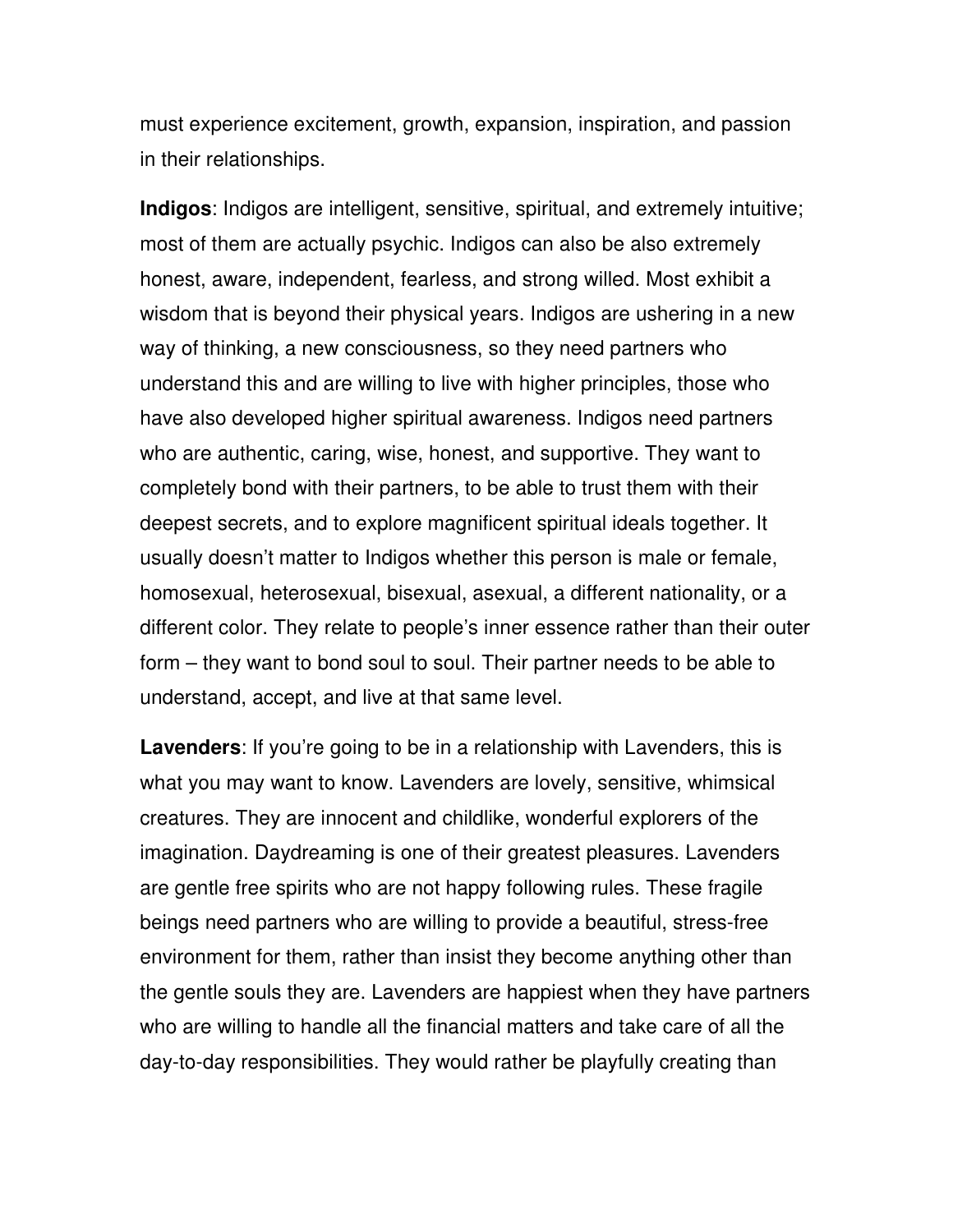working or facing the harsh realities of the world. They need partners who can make them feel safe and nourished.

**Crystals**: Crystals tend to be loving, kind, and serene. They are usually quiet and introspective beings that require a tremendous amount of time alone. They love to be at home, quietly sitting in meditation or connecting with their garden. Having clear auras, Crystals are chameleons who take on the energies of those around them. They need intelligent, happy, welladjusted, respectful, and considerate partners because Crystals tend to absorb the emotions, feelings, and struggles of their partners. Crystals can become energetically drained and depressed if they are with partners who are unhappy, angry, or in any other way dysfunctional. They need to be with people who exhibit positive behavior. When Crystals are with healthy partners, those who also understand and accept their sensitive and unusual qualities, they flourish. Crystals need to connect with mates who support them and send them energy rather than drain them. Then Crystals feel alive and happy.

If you want to know your aura colors, you can go to www.LoveColors.com or www.AuraColors.com and quickly take the Aura Colors quiz.

May you have a fun, fulfilling, and love-filled life!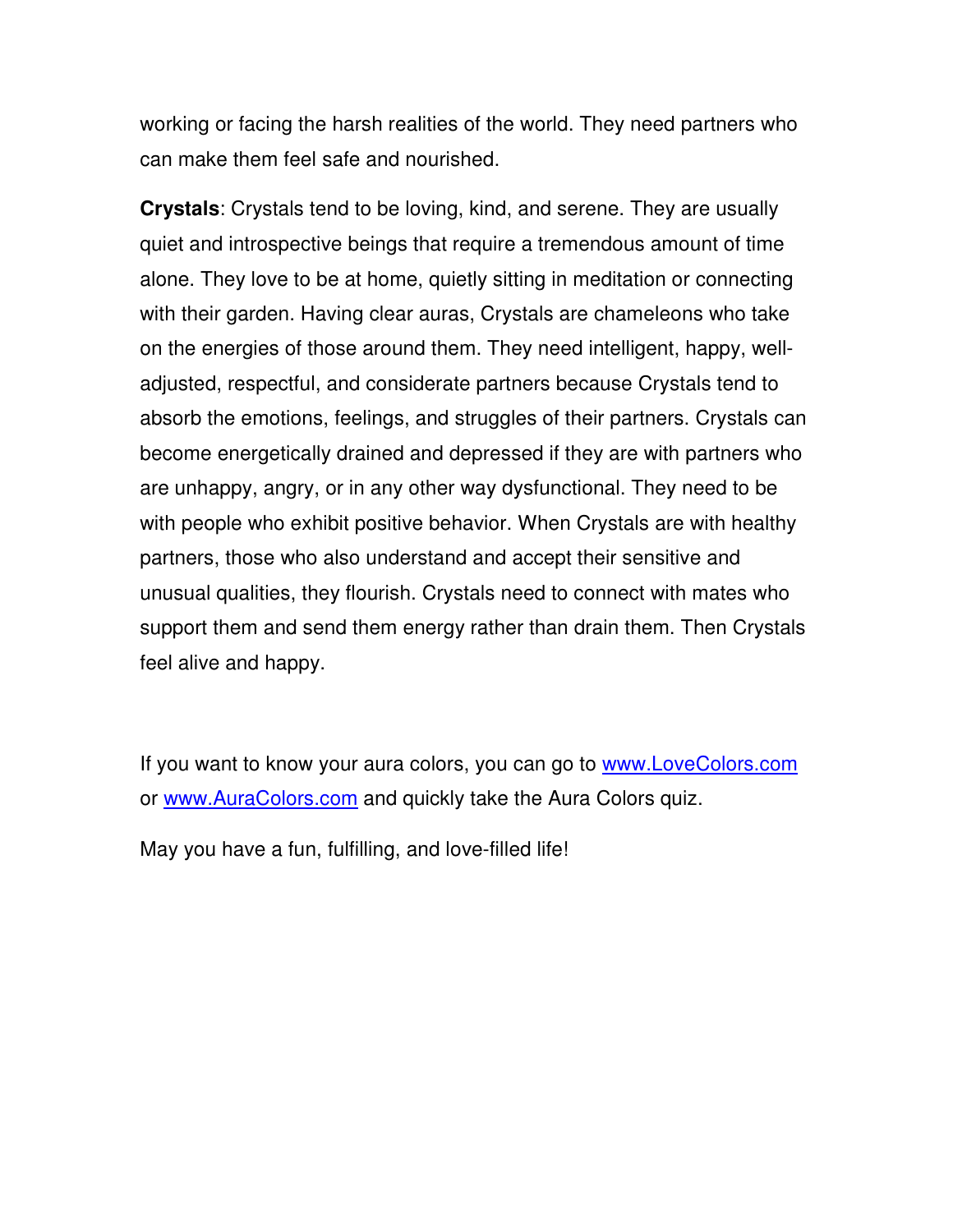### How to See or Sense Auras

**Natural Ability:** We all came into this lifetime with the ability to see auras. Infants and animals still see auras because they haven't been taught otherwise. A dog will growl and bark at one person, yet befriend and wag his tail at another. A baby will often smile and reach out to one person, but cry and pull back from another. The dog and baby are seeing or sensing the person's aura or energy field.

We have all felt drawn to certain people. We feel comfortable and attracted to their energy or presence. We have also felt repelled, uneasy, or uncomfortable around other people. You're feeling or sensing their energy field.

**Different Methods:** People often learn to see or sense the aura through different methods. Trusting and using the method that comes natural to you, and then trusting and acknowledging what you see or feel are the most important factors.

- **1. Feeling the Aura:** Some people first sense the aura through their physical bodies. Some are able to feel the heat from a person's aura through their hands.
	- a. **Exercise**: You may experiment with this method by holding the palms of your hands approximately three feet from a person's body and slowly moving in toward the body until you feel the sensation of heat or energy. In the beginning you may experience the sensation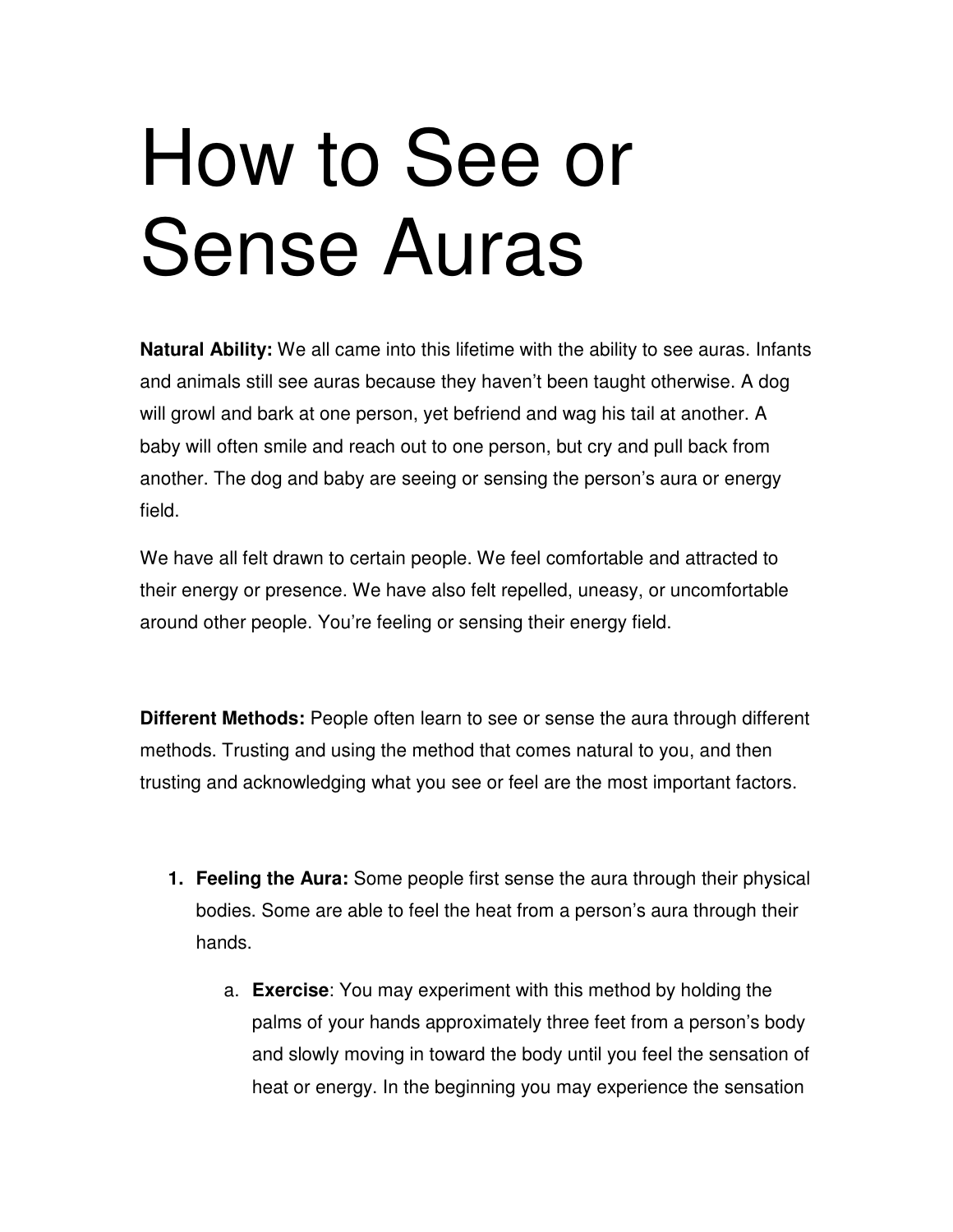in your hands only when you are a few inches away from the body. However, with trust, patience, and practice your sensitivity will increase and you will learn to feel a person's aura from a greater distance.

#### **2. Seeing the Aura:**

- a. **White Glow:** When you first start seeing the aura, you may see a white glow around a person's head. The aura is typically the brightest and strongest around the head.
- b. **Colors:** It may take a while before you begin seeing the different colors in the aura. Different people often see the colors differently – just as we each taste food differently. There is not a correct way of seeing or interpreting the different colors. Trust what you see or sense and then ask inside yourself what those colors mean to you.
- c. **Exercise**: A simple exercise to help you see the aura is to have someone stand in front of a white background while you relax and focus just above and beyond the person's head. Look above the person with "soft eyes" – the same way you have a soft focus when you daydream. Don't try too hard. Struggling and intensely focusing will probably not work. Relax and let it come to you.

Notice if after a few moments, you see a soft white glow around the person's head or body. Many people assume that what they are seeing is an optical illusion, an afterimage of the physical body. (For example, if you stare at something red for a while and then look away, the opposing color green will appear before your eyes. This is an optical illusion.) To prove to yourself that you are seeing the aura, ask the person to concentrate energy and imagine an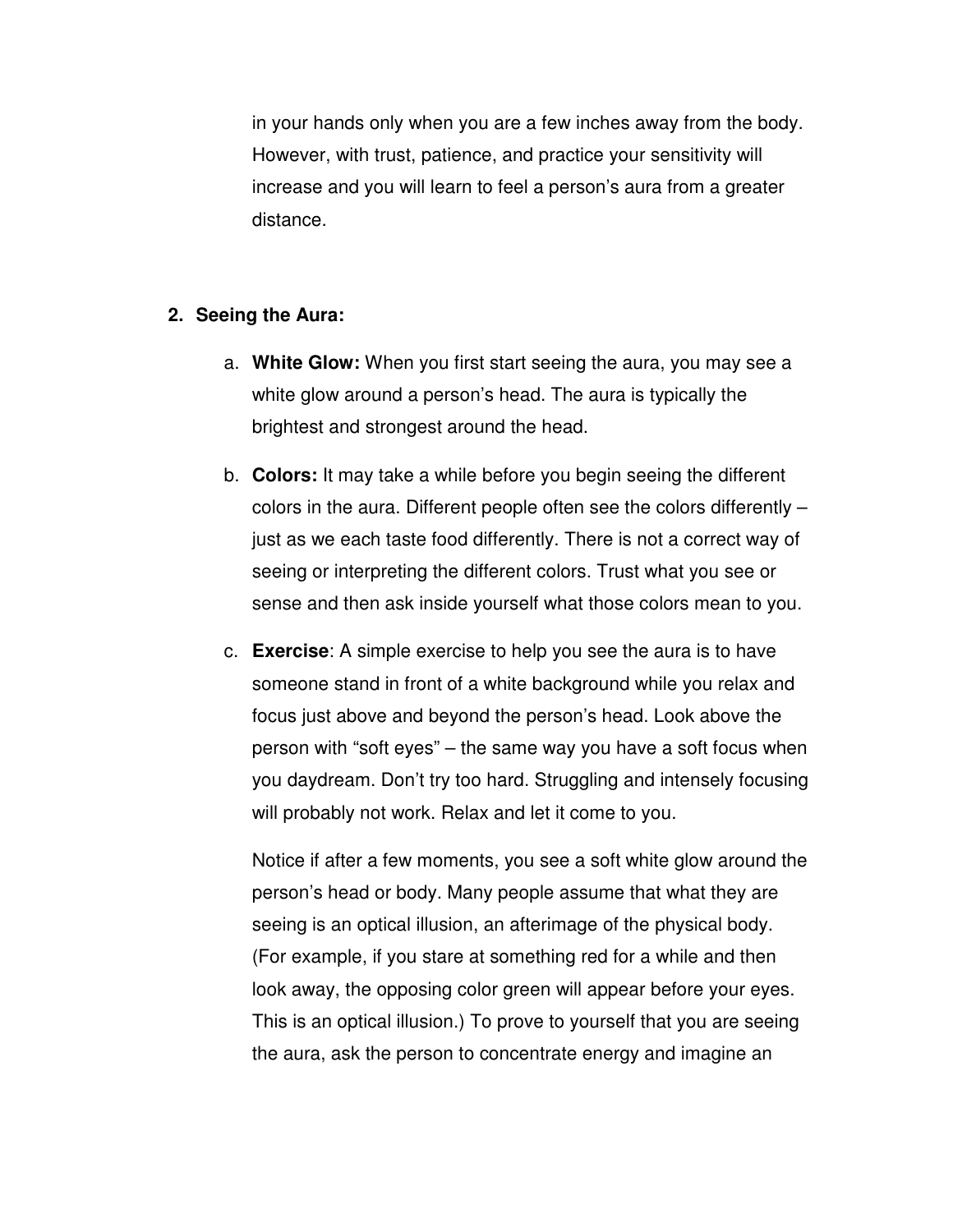intense beam of light shooting from the top of his or her head. You should be able to see that white glow expand, intensify, or fluctuate.

**3. Keep practicing:** It may take you some time and practice to be able to start seeing or sensing the aura. So don't give up or get discouraged. We learned everything by practicing – eating, talking, walking, writing, etc. Just don't struggle with it or make it hard work. Relax and allow it to come to you.

#### **4. How different people feel, see, or sense the aura:**

- a. Many people Blues, Crystals, and Lavenders for example often intuitively sense a person's energy field or aura before they are able to physically see it. They can sense whether the person is insecure and sensitive, emotionally depressed, angry, or powerful just by becoming quiet and feeling the person's energy – even if that person has not exhibited any obvious outer behavior.
- b. People who process life predominantly through touch and their physical bodies are usually the ones who can feel the aura – through their hands or their bodies. Yellows, Reds, Oranges, and Magentas are typically more kinesthetic.
- c. Some people are very visual personalities Violets, for example. They tend to actually see the aura before most people do. Their third eye seems to be more developed.
- d. It appears that a few people for example Indigos, the new psychic children - have retained their ability to see or sense the aura.
- e. Those who tend to analyze everything usually the Tans and Greens - can struggle the most with learning to see or sense the